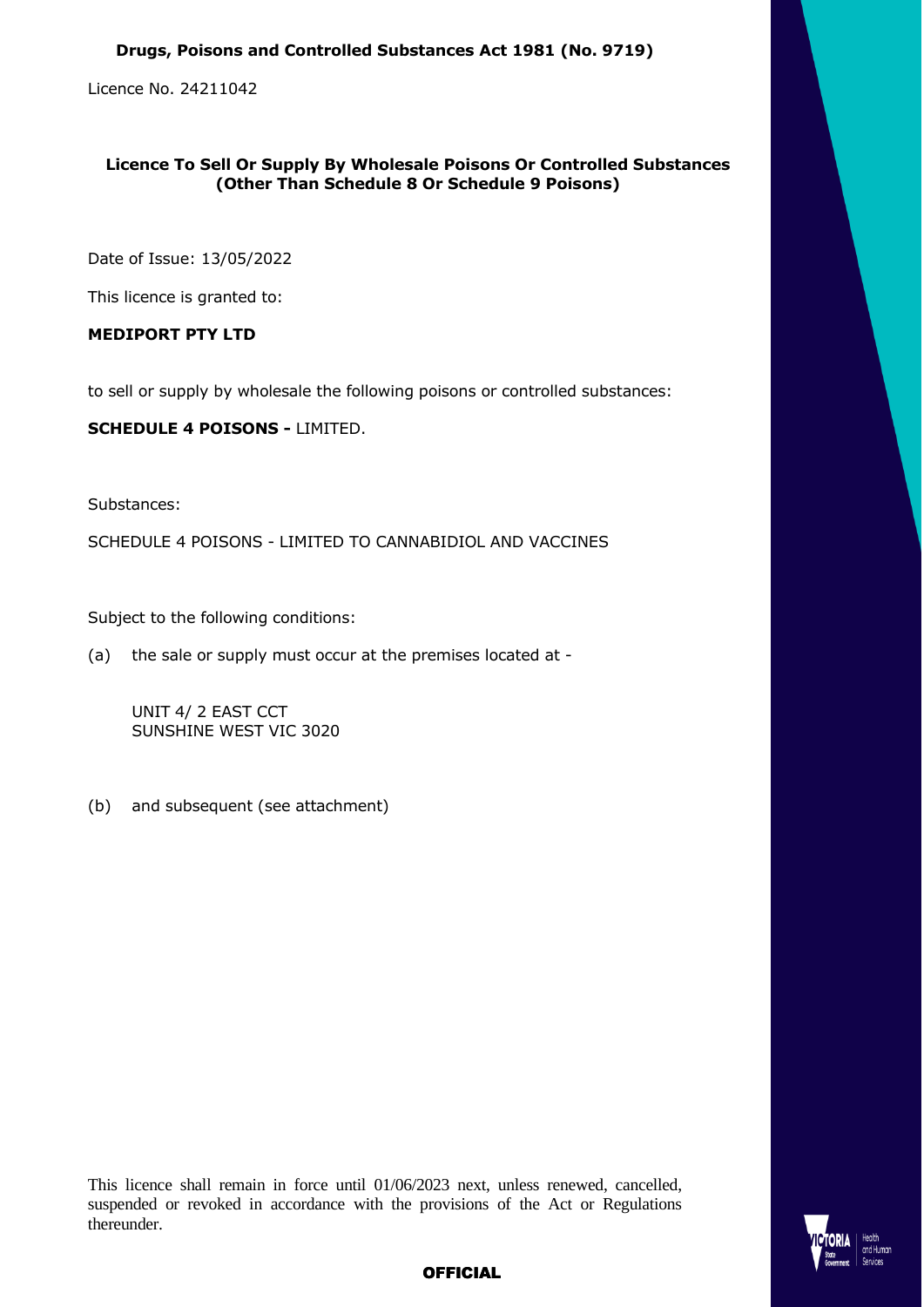## **Drugs, Poisons and Controlled Substances Act 1981 (No. 9719)**

Licence No. 24211042

- (b) The sale or supply by wholesale of the scheduled substances named in this licence must be carried out strictly in accordance with the *Drugs, Poisons and Controlled Substances Act 1981* and the Regulations made under the Act.
- (c) (i) To confirm compliance with the requirements of Victorian Drugs, Poisons and Controlled Substances legislation, or to propose changes to elements of this licence, the holder of this licence must complete the relevant *change or review* form, available from the Victorian Medicines and Poisons Regulation website.
	- (ii) The person(s) named in the section of this licence titled "RESPONSIBLE PERSON(S)" have been delegated responsibility by the licence holder for overseeing compliance with legislation.
	- (iii) When any person named in the section of this licence entitled "RESPONSIBLE PERSON(S)" ceases employment with the licence holder or transfers to other responsibilities, the licence holder must, as soon practicably, notify the Department of Health about the change, by completing the *change or review* form, available from the Victorian Medicines and Poisons Regulation website.
- (d) The holder of this licence must maintain true and accurate records showing full details of transactions involving all poisons or controlled substances obtained, used in sale, supply or disposal. These records must be retained for a period of three years and produced, in writing, on demand to an authorised officer of the Department of Health.
- (e) The sale or supply by wholesale of the poisons or controlled substances named in this licence must be made in the unopened primary pack as received from the manufacturer or wholesaler.
- (f) The holder of this licence must ensure that the wholesaling operations are conducted in accordance with the current Australian Code of Good Wholesaling Practice for Medicines in Schedules 2, 3, 4 and 8.
- (g) The holder of this licence must ensure that all products obtained using this permit are stored under conditions that will maintain their stability and quality. In the event of circumstances arising which may compromise the quality of the products, the licence holder must not supply these products for use unless satisfactory quality has been confirmed.
- (h) The holder of this licence must notify the Department of Health of any requests for the supply of scheduled substances in quantities which appear to be inconsistent with the activities of the business for which it is being supplied.
- (i) The holder of this licence must ensure that any loss, theft or misappropriation of scheduled substances is reported to Victoria Police, and to the Department of Health.

This licence shall remain in force until 01/06/2023 next, unless renewed, cancelled, suspended or revoked in accordance with the provisions of the Act or Regulations thereunder.



## **OFFICIAL**